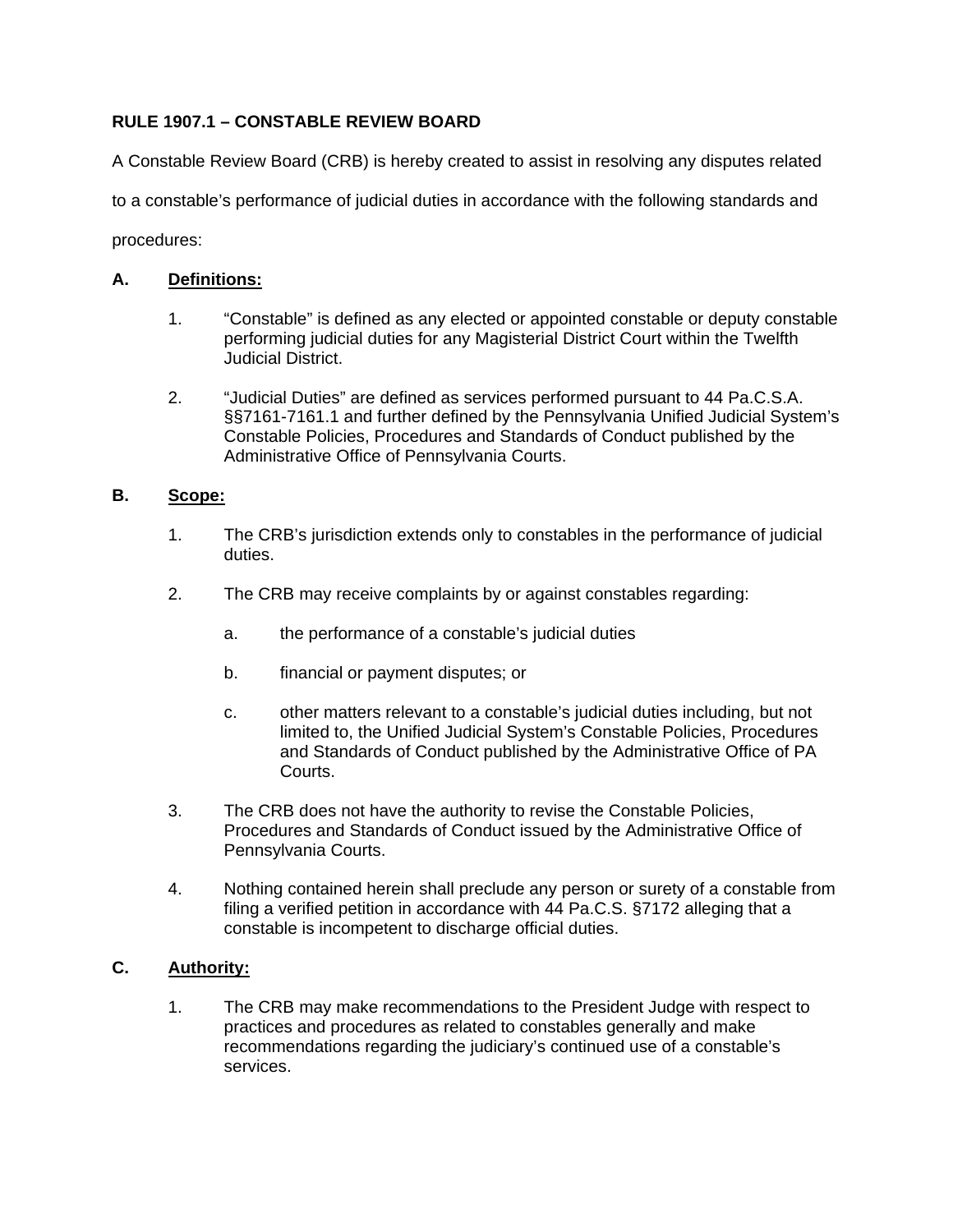- 2. If a matter involves a financial dispute, the CRB may make recommendations to the Dauphin County Controller's Office regarding payment for services.
- 3. The CRB shall forward any findings of suspected criminal activity to the Dauphin County District Attorney.
- 4. The President Judge has the ultimate authority with regard to a constable's performance of judicial duties within Dauphin County. The President Judge may, at any time, temporarily place a moratorium on the use of a particular constable pending the review and recommendation of the CRB on any pending complaint. The total length of the moratorium shall not exceed thirty (30) days or the length of the CRB review, whichever is shorter.

### **D. Membership of the Constable Review Board:**

- 1. A Magisterial District Judge.
- 2. The Deputy Court Administrator-Magisterial District Judges.
- 3. A certified Constable and an alternate Constable to be used in the case of a conflict.
- 4. The County Controller or his or her designee.
- 5. The Sheriff of Dauphin County or his or her designee.

 Members of the CRB shall elect one of its members to act as Chairperson. The Chairperson shall be responsible for conducting, coordinating and overseeing the business of the CRB.

#### **E. Filing Procedures:**

Constables shall make every attempt to resolve their disputes with the party or agency involved prior to filing a complaint with the CRB.

- 1. A complaint by or against a constable shall be in writing on the form set forth below and shall be signed by the complainant and shall specify in detail the alleged misconduct, financial dispute, or other matter related to the performance of judicial duties.
- 2. The complaint may be submitted by mail, fax or email and the contact information is as follow:

 Court Administrator Dauphin County Courthouse 3<sup>rd</sup> Floor Harrisburg, PA 17101 FAX: (717) 780-6463 courtadmin@dauphinc.org